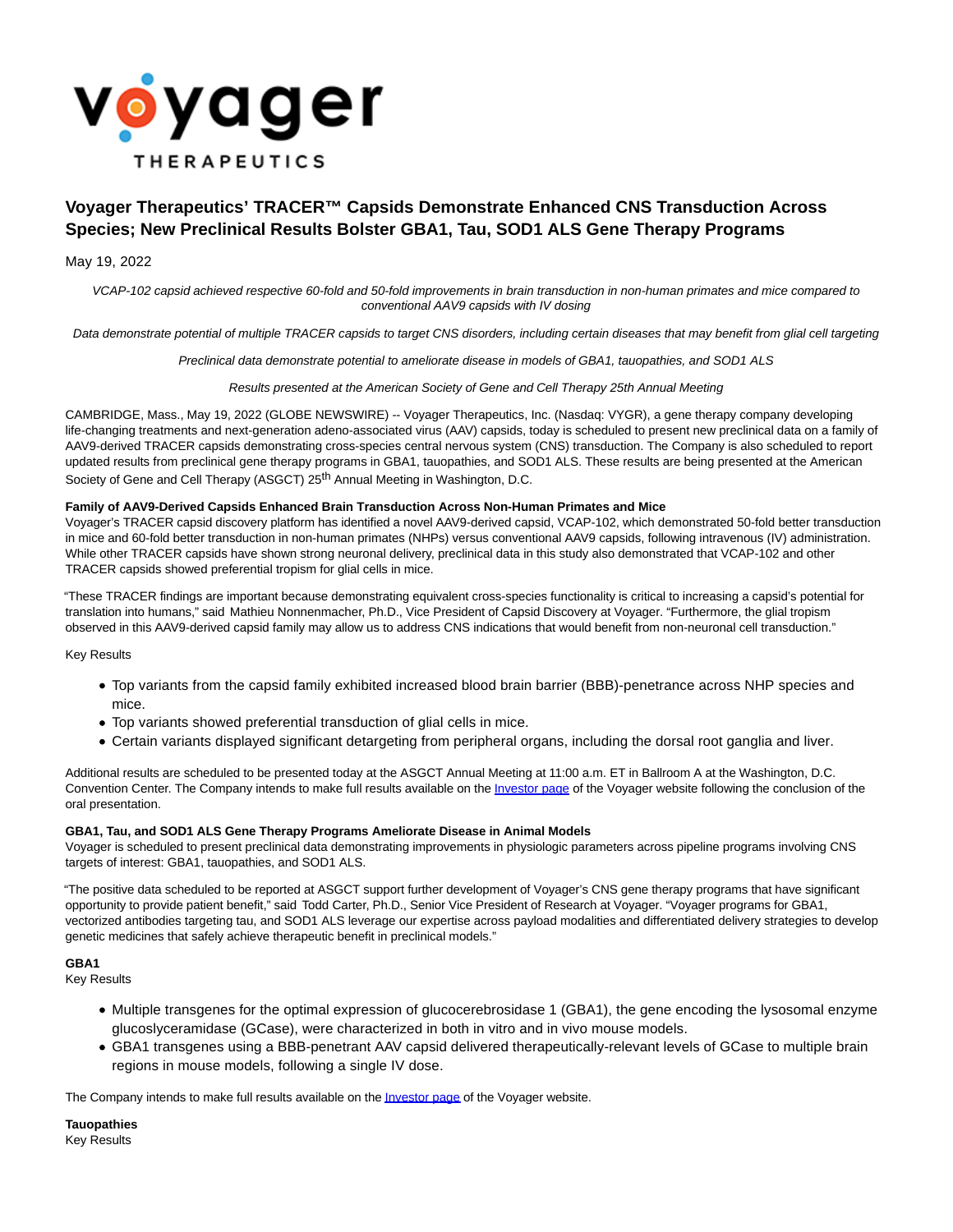- Systemic dosing of a vectorized anti-tau antibody in mouse models resulted in reduced tau pathology and may represent a new single-dose IV therapeutic strategy for various tauopathies.
- The antibody demonstrated robust efficacy in vectorized (vTau) and passive forms in a hippocampal seeding mouse model of Alzheimer's Disease.
- Treatment with vTau resulted in significant reduction of tau pathology in CNS regions of a primary tauopathy mouse model.
- When delivered passively, the antibody exhibited a trend of reduction in tau pathology in CNS regions of an intrinsic mouse model.

The Company intends to make full results available on th[e Investor page o](https://www.globenewswire.com/Tracker?data=paHZKwx9YBZhZ3nuPakJ41ImvGFjMVMjJsWyFfHQfaOjHCtCdW9xX6cSCb0x9g7KorNIfDsOtRZf2fQBGGB5NRG9FkHLSyYuYVKpR3ZF_8QZw0xNeIK2WW1qnHI5gEKy)f the Voyager website.

## **SOD1 ALS**

Key Results

- IV delivery of a BBB-penetrant AAV9-derived capsid containing superoxide dismutase 1a (SOD1)-targeting RNAi gene therapy dramatically improved motor performance and survival in a SOD1- amyotrophic lateral sclerosis (ALS) mouse model.
- Robust knockdown of SOD1 in all levels of the spinal cord was observed in a SOD1-ALS mouse model.
- Data support preclinical development of an IV RNAi gene therapy using a novel BBB-penetrant capsid in primates.

The Company intends to make full results available on the *Investor page* of the Voyager website.

#### **About the TRACER™ AAV Capsid Discovery Platform**

Voyager's TRACER™ (Tropism Redirection of AAV by Cell-type-specific Expression of RNA) capsid discovery platform is a broadly applicable, RNA-based screening platform that enables rapid discovery of AAV capsids with robust penetration of the blood brain barrier and enhanced CNS tropism in multiple species, including non-human primates (NHPs). TRACER generated capsids have demonstrated superior and widespread gene expression in the CNS compared to conventional AAV capsids as well as cell- and tissue-specific transduction, including to areas of the brain that have been traditionally difficult to reach. Separate results have demonstrated the enhanced ability of certain capsids to target cardiac muscle and to de-target the dorsal root ganglia. Voyager is expanding its library of AAV capsids optimized to deliver diverse therapeutic payloads to address a broad range of CNS and other diseases.

#### **About Voyager Therapeutics**

Voyager Therapeutics (Nasdaq: VYGR) is leading the next generation of AAV gene therapy to unlock the potential of the modality to treat devastating diseases. Proprietary capsids born from the Company's TRACER discovery platform are powering a rich early-stage pipeline of new and secondgeneration programs and may elevate the field to overcome the narrow therapeutic window associated with conventional gene therapy vectors across neurologic disorders and other therapeutic areas[. voyagertherapeutics.com](https://www.globenewswire.com/Tracker?data=jXev0xn2cedLeh_ApJSaQr3h1QT0zbsh5X-3a2G4n0SlEDRPlef_tdqVrhXW-5vNDU0jwU0kvCCgH5GEK-1m5dAZ679koYDuugYMr7YOC7_FemVUMdoGcrVmVWxYFZmi96bfHOYHhr2ANcz1BeVDHi2dfw3U3xuH3bGeXft-uNwNKzbkIRYsmzvfzgu8bbtvR3wVOVo5FsIclOUGuqDM2z_ffjJuWTJZtTknU9sueUrbwswYzhwpVhTnLaqWvR3o4cn6VWy87TNuNFKy0cDqqyqZ6-D5nlXjPtrO300eiGmEMZ0u_I50ATDF05YMe_l3z4V_0io7Od84v5ExYhR_dWme1nI5u1D2YlCn7vWdEajrQWRDw0r2ceE2-_CwcGM1HCEsLY40EQgwA2mYneyaJHsQvk6d4BTgeQJGyV0gRPpCc5lCx5BtHAAOIzqOX2rarY5Wcci9kiJM5mukdGv9sXyGOML_GUCV0jULj3QB-KBXtGMVaH-nKDxl-9_ZRZqakIOcNSdTwVfVWUZVGKhtzg==) [LinkedIn](https://www.globenewswire.com/Tracker?data=4pmmK2MZwyDlQhfSIfOADsLpcDN3lNyUm2YccVNf4xkqSEOhqAkoYk32scwGcV-PcdUxtcu9vxaDJRIQFmmD2WNU0Pet5cCiEGeEMaFojxJL8oHdki5xRpiniD1iLr6WBB1pGguY7TvFmjbAhstZHewVSZ4WNrNflXBMpjNTBITvp4FYUYvV6AWiRHrX2H-nsWpuBtpxQ3PchddBdMdirZeBX7nSzABV72WUFdEcNg3gPuOu0Q4f12sEwaTdZM9H7rQtMkPrx519xGxTr8Qe_oZjBnqxvUQtfArI40PSBsxnygdibA8-WoXjz7d7F_D-l6UTuqgm2DX_X5mRa3YWz-13n9ZIJ4EJdEcRE6KQj4BZRSd1aOlDGc5n12OpTWUuAyY57nHtjDYy5gqVxv-MTYfDwRKly0oKt1Pqg8TE9EieMzGYtMMnTvb5TmONeA8OgYzDh7k_cQGqRlhXjeb-Qhne0J9L_ROkFYTI0Coktop7xKN3ujUJJnGv7dpasu7uYWbJlRGtPPOMu_tM98v5WibTvk8zBAOxmW-9P1CmzFYJ7lxrnEmxUBVeGXfrtnJl) [Twitter](https://www.globenewswire.com/Tracker?data=g0OO07niZcn1klh4799rYdtgCSzpZRK9atBTvdWMV4xmcdBBPfO1F9AsJHzdP7-HF6o4uyyPBhBi5IHwXeadkg==)

Voyager Therapeutics<sup>®</sup> is a registered trademark, and TRACER™ is a trademark, of Voyager Therapeutics, Inc.

#### **Forward-Looking Statements**

This press release contains forward-looking statements for the purposes of the safe harbor provisions under The Private Securities Litigation Reform Act of 1995 and other federal securities laws. The use of words such as "may," "might," "will," "would," "should," "expect," "plan," "anticipate," "believe," "estimate," "undoubtedly," "project," "intend," "future," "potential," or "continue," and other similar expressions are intended to identify forward-looking statements.

For example, all statements Voyager makes regarding the presentation of preclinical data at ASGCT 2022, Voyager's ability to continue to identify and develop proprietary capsids from its TRACER AAV screening platform; Voyager's ability to identify and develop proprietary capsids from its TRACER AAV screening platform with enhanced CNS transduction across species, increased blood-brain barrier penetration and increased biodistribution compared to conventional AAV9 capsids; Voyager's ability to develop gene therapy approaches treating patients with Parkinson's disease, familial amyotrophic lateral sclerosis and tauopathies; Voyager's ability to discover AAV derived capsids with high transduction in CNS tissues via intravenous dosing in humans; Voyager's ability to progress its research and development programs; Voyager's ability to continue to develop preclinical data on its early pipeline programs relying upon its novel capsid discovery efforts; and Voyager's ability to utilize its novel proprietary capsids in its product development programs are forward looking.

All forward-looking statements are based on estimates and assumptions by Voyager's management that, although Voyager believes such forwardlooking statements to be reasonable, are inherently uncertain. All forward-looking statements are subject to risks and uncertainties that may cause actual results to differ materially from those that Voyager expected. Such risks and uncertainties include, among others, the severity and length of the COVID-19 health crisis; the continued development of Voyager's technology platforms, including Voyager's TRACER platform; the ability to initiate and conduct of preclinical studies in more advanced pre-clinical animal models; the ability to attract and retain talented contractors and employees; the ability to create and protect intellectual property; and the sufficiency of cash resources.

These statements are also subject to a number of material risks and uncertainties that are described in Voyager's most recent Annual Report on Form 10-K filed with the Securities and Exchange Commission, as updated by its subsequent filings with the Securities and Exchange Commission. All information in the press release is as of the date of this press release, and any forward-looking statement speaks only as of the date on which it was made. Voyager undertakes no obligation to publicly update or revise this information or any forward-looking statement, whether as a result of new information, future events or otherwise, except as required by law.